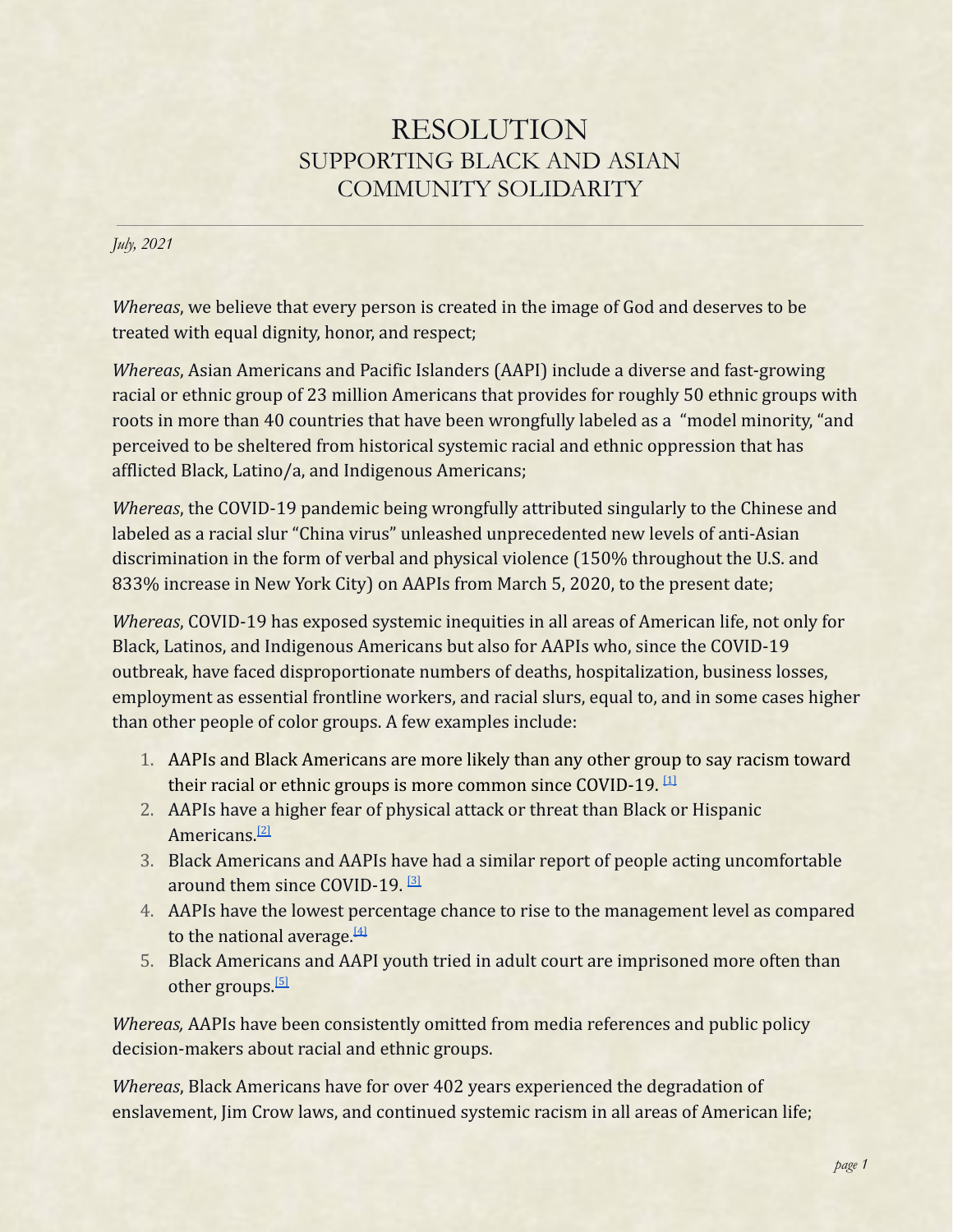*Whereas*, Black Americans and AAPIs, despite common indicators of discrimination in crucial areas such as homebuying, criminal justice, racialized physical violence or threats, and COVID-19 related cases, deaths, business failures, and frontline workers, have experienced historical and continuing racial tensions rooted, in part, <sup>[\[MY1\]](#page-2-1) [MY2]</sup> due to Black Americans' belief that Asian American business owners in Black neighborhoods often disrespect Black customers, and that AAPIs have generally been silent about racial attacks and discrimination against Black Americans; In addition, the model minority myth has pitted minority communities against one another;

*Whereas,* historic racial tensions between Black and AAPIs are manifest in current COVID-19 physical attacks and threats against AAPIs. While 75% of the attackers are White Americans, we lament that some of the attackers are Black Americans. [\[MY3\]](#page-2-1)[\[6\]](#page-2-0)

*Whereas*, <sup>[\[MY4\]](#page-2-1)</sup> historic solidarity between the Black & Asian communities have often gone unnoticed by our media, leaving our communities without examples of solidarity with one another; hidden stories like that of the great American statesman Frederick Douglass standing up against the potential of the Chinese Exclusion Act of  $1882^{[7]}$  $1882^{[7]}$  $1882^{[7]}$  stories like Asian American community leader Yuri Kochiyama supporting the Black community and imagery of her holding Malcolm X's head as he was being assassinated<sup>[\[8\]](#page-2-0)</sup>; stories like the Rev. Jesse Jackson rallying around Lily Chin and the Asian American cause after Lily's son Vincent was murdered for being Asian or Japanese thus started a movement of justice services for the AAPI community in 1984<sup>[\[9\]](#page-2-0)</sup>;

*Be It Resolved* that the Black Americans and AAPIS commit to start connecting, collaborating, and communicating around strategies for addressing historical and current discrimination facing both groups in areas such as criminal justice reform, voting rights, business restoration post-COVID-19, higher management level jobs, homeownership, and housing discrimination.

*Be It Resolved* that persons of African and AAPI descent commit to engaging in collective leadership aimed at ending discrimination and racial targeting; and promoting policies that advance equity, justice, and equality for both communities;

*Be It Further Resolved*, Black Americans and AAPI leaders and organizations commit to building collaborative relationships to message through every form of media to both communities the overwhelming mutual benefits of building solidarity and working partnerships to address historical and current discrimination while celebrating the enormous contributions Black Americans and AAPIs have made to American life and culture.

## **[ADD YOUR NAME TO THE RESOLUTION >](https://forms.gle/WjBHFMsY5Y6GA7dw8)**